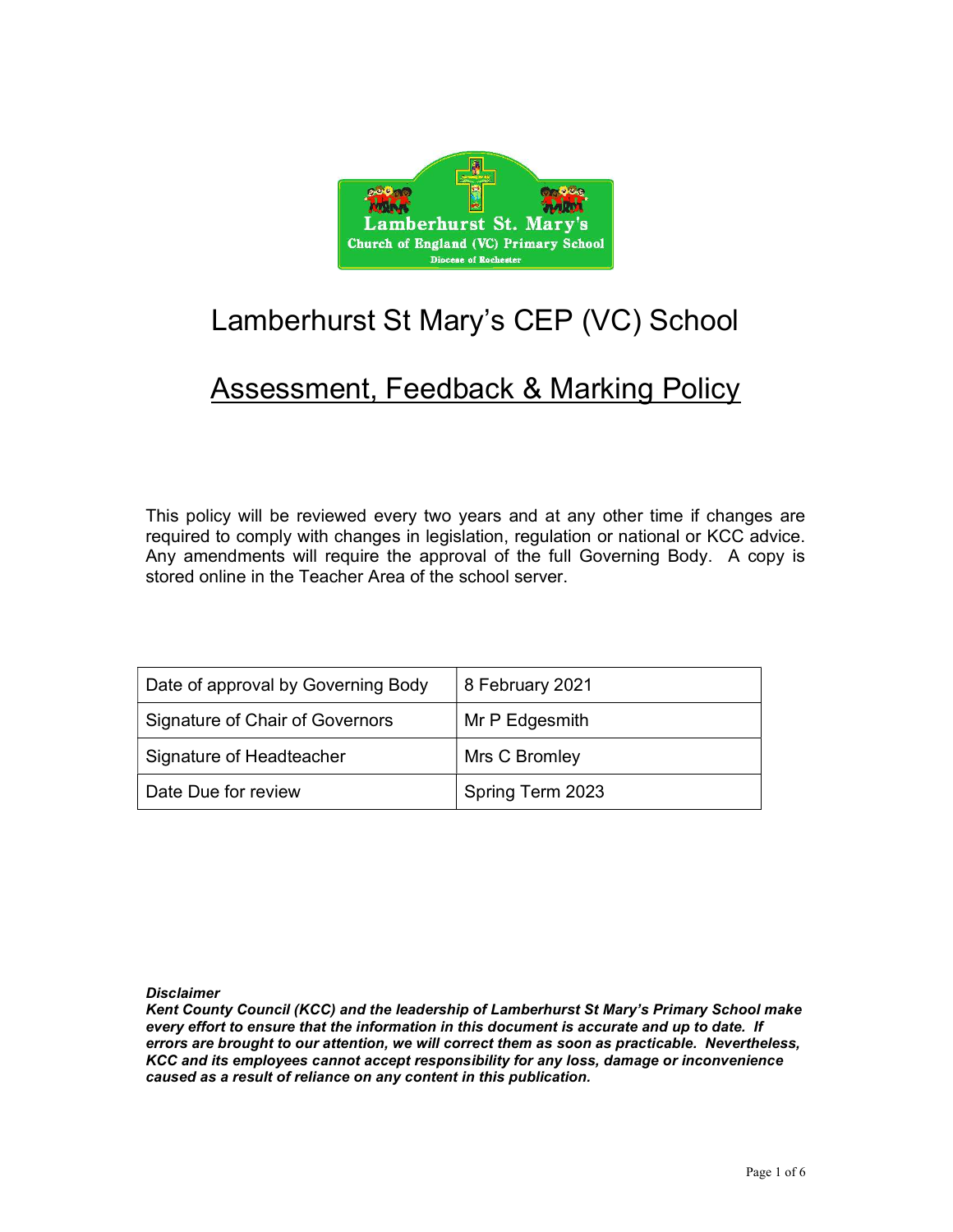## 1. Assessment at Lamberhurst St Mary's

Pupil's attainment and progress is closely monitored at Lamberhurst St Mary's in order that we can provide the best possible opportunities and highest levels of support for all pupils.

All assessment activities aim to ensure that the pupils are able to make excellent progress in their learning whilst taking into account the needs of individual pupils. Assessment takes into account pupils' strengths as well as areas where they need support.

Staff at Lamberhurst St Mary's have worked together to develop an assessment system that takes into account the criteria of the National Curriculum, Ofsted and DfE Statutory requirements whilst also providing a focus on Mastery.

School Assessment consists of mainly formative strategies and a range of recording methods and the relevant statutory summative assessments.

## 2. Rationale

- To enable our pupils to demonstrate what they know, understand and can do in their work;
- To allow Teaching Teams to plan work that accurately reflects the needs of each pupil;
- To help our pupils understand what they need to do next to improve their work;
- To provide regular information for parents that enables them to support their pupil's learning
- To contribute towards accountability data.

## 3. Foundation stage profile

Pupils are assessed in our reception class where staff record information to create an assessment profile for each child. The Teaching Team make a summative judgement three times a year, based on information they gather from learning journals and small group and individual assessments. This information is based on three categories: - Emerging, Developing or Securing within the appropriate 'Age and Stage' band for each individual pupil.

On entry to school, most reception age pupils are expected to be working within the 40-60 month stage. A Baseline teacher assessment judgement is made in the first four weeks at school, supported by Pre-School and parent information about each pupil. Pupils are then tracked each term (6 x per year) and this is recorded on a class tracker. Feedback is shared at Parent Consultation Meetings (3 x per year).

The Teaching Team completes a Learning Journey Book throughout the year of photographs and comments. Parents and carers are able to contribute to this book and also to the pupil's Home Learning Journal each week.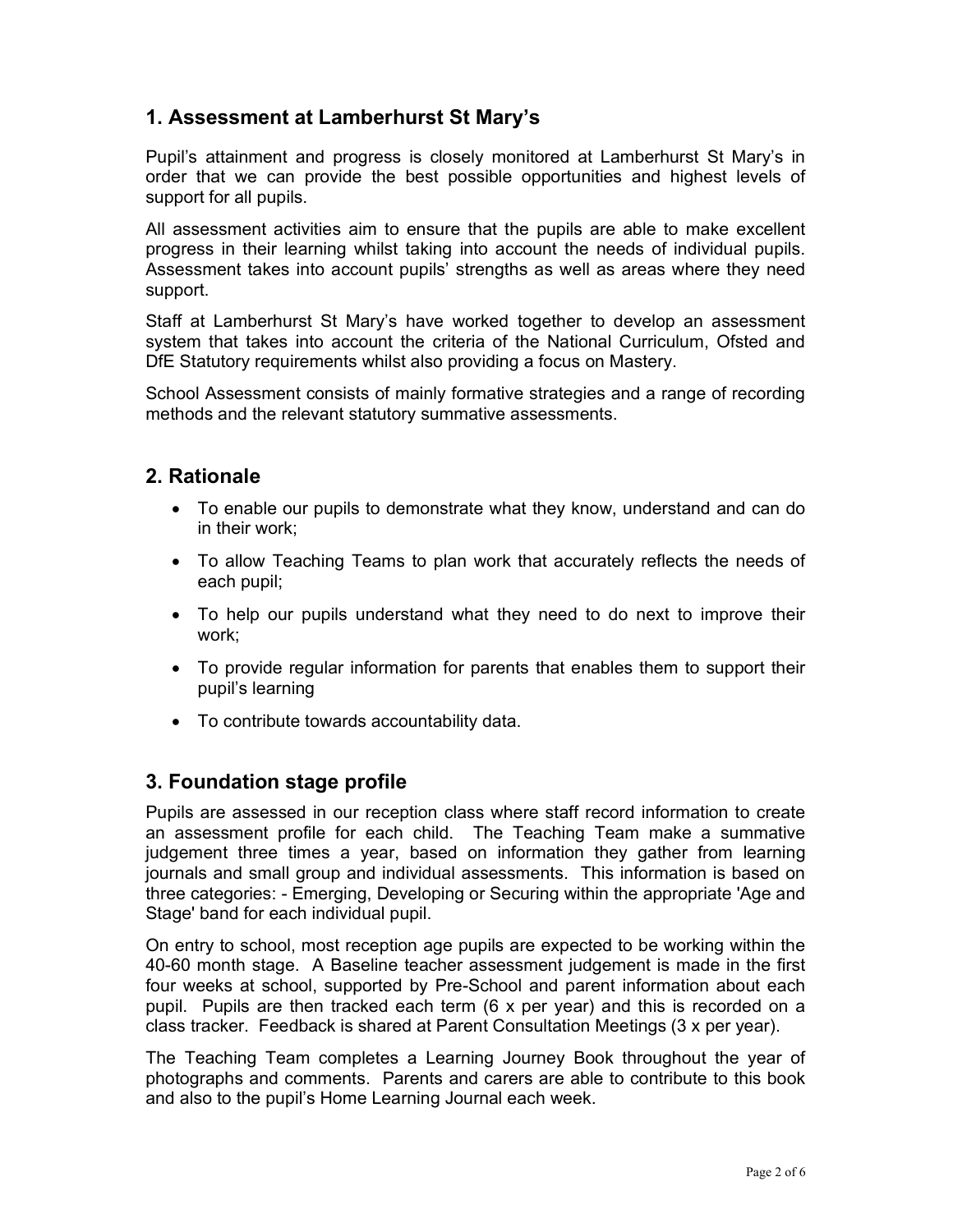## 4. Year One phonics check

All pupils in Year 1 participate in a phonics check. This assessment is administered by the Year 1 teacher. Results are included within the Year 1 end of term report.

Year 2 pupils who did not reach the expected standard in Year 1, undertake a 'resit' in Year 2.

## 5. SATS (Statutory Assessment Tests)

Pupils in Year 2 and Year 6 are assessed during May. The results of these assessments are reported annually to their parents/carers. The national expectation is that pupils should aim to achieve a scaled score of 100+ at the end of Year 2 and at the end of Year 6.

Year 2 assessments are based on 'Teacher Assessment' judgements which are informed by SAT's test outcomes, they are recorded as: WTS – Working towards the expected standard, EXP – Working at the expected standard, GDS-Working at greater depth within the expected standard.

Year 6 pupils are recorded as having 'Met' or 'Not met' the expected standard based on their score in the SAT's tests, except for writing which is based on externally moderated 'Teacher Assessment'. The following codes are used: WTS – Working towards the expected standard, EXP – Working at the expected standard, GDS-Working at greater depth within the expected standard.

## 6. In School Assessments and Tracking

In addition to Statutory Assessment and Tracking, Teaching Teams throughout the school regularly assess and track pupil progress and attainment using a variety of tools and methods. This information is used to inform planning, teaching and support for pupils.

#### Test and Assessment Resources:

- CAT Tests Y1-6 (Annual)
- PIRA Tests Y1-6  $(3x)$
- PUMA Tests  $-$  Y1-6 (3x)
- GAPS Tests  $Y1-6 (3x)$
- TA on entry  $Yr R$
- INSPIRE Review sections at end of Maths Units
- Spag.com online Grammar assessment Y2-6
- Weekly spelling list and spelling patterns tests  $-$  Y2-6
- IDL Dyslexia assessment & programme
- Rock Stars online tables
- Weekly tables test  $-$  Y2-6
- Twinkle Arithmetic tests (every 2-3 weeks) Y3 & Y6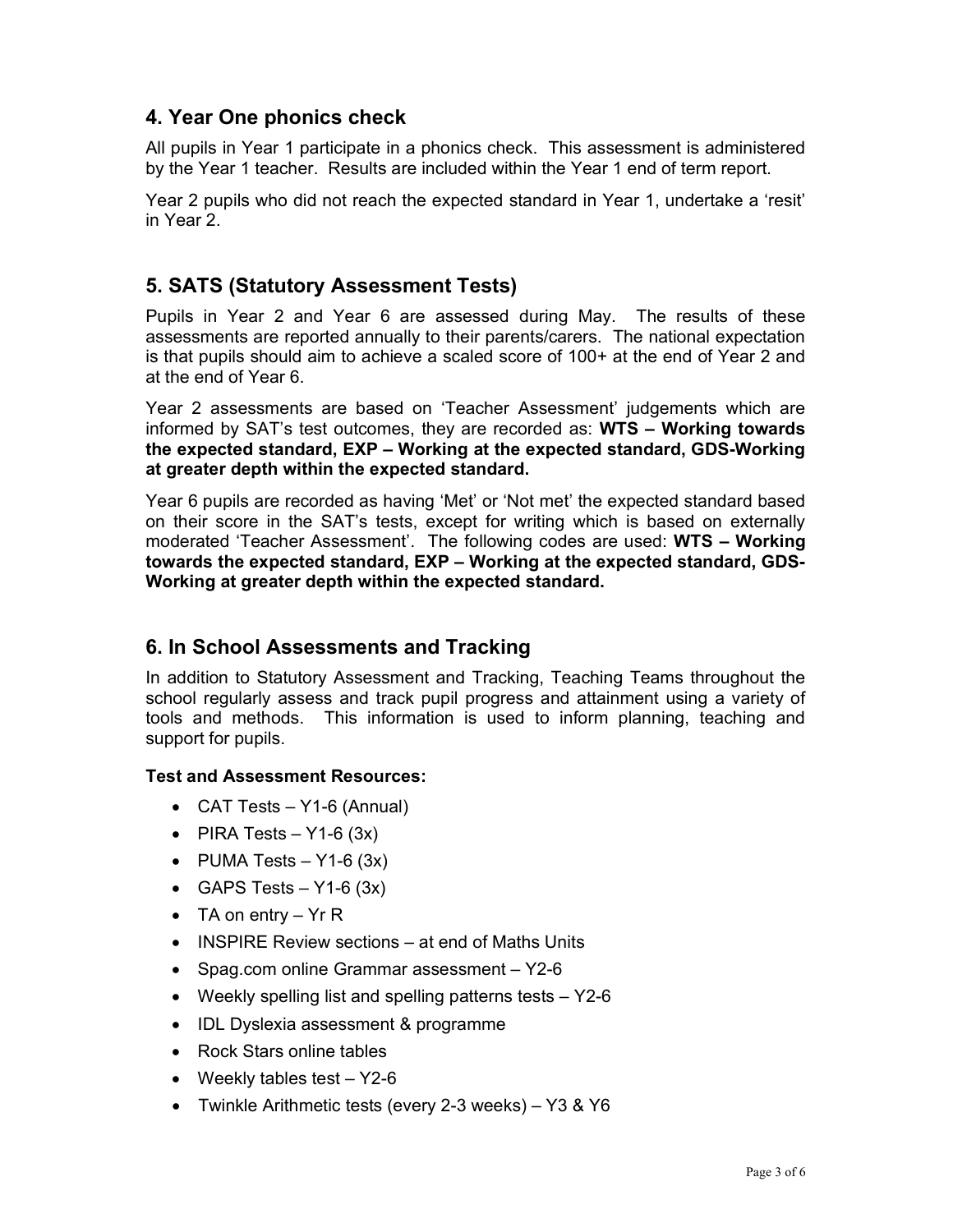#### Other tools and resources:

- Schofield and SIMS Mental Arithmetic Home learning tasks
- Nelson Thorne Grammar text exercises
- No Nonsense Spelling tool Y1-6
- Comprehension photocopy teacher book texts Y2-6
- Power of Reading teaching sequences  $-$  Y1-6
- Reading Explorers teacher books-comprehension/Inference
- SEND: Nessy Learning programme & Assessments, Language link, speech link, Lucid rapid, Better Readers, Reading Works Inference tool (based in PIRA/Hodder scores)
- SAT's Y6 Revision buster materials (on school website for home access)
- IXL.com Y6 online (home and school access) Maths and English

## 7. Parent Consultations

Parent Consultations take place in the autumn, spring and summer terms for all pupils. They take place over two days and parents are able to book an appointment from 8.30 am - 5 pm to suit family needs and work commitments.

## 8. Reports to parents

At the end of each school year, families will receive a full report detailing progress and achievements across the curriculum. The report is based on summative observations by the teaching team and all pupils are helped to make a selfassessment comment on their report.

Parents / Carers are encouraged to provide feedback to the school and are invited to a personal consultation to discuss the report and all aspects of their child's learning and well-being.

In February, parents receive a Mid-Year Report Card which shows attainment and attitudes to learning at the mid-point in the school year. This is also discussed in more detail at a personal consultation just before half term break each year.

## 9. Inclusion

Lamberhurst St Mary's is an inclusive school and we work hard to meet the needs of all our pupils. Class teachers are responsible and accountable for the progress and development of all pupils in their class. We have high quality teaching and high expectations in a 'Can do' culture for all pupils including those with additional needs. We work hard as a school to ensure that all additional support in the classroom is deployed effectively.

Where a child is not making the expected progress the class teacher will work alongside the Senco, parents and external agencies (where appropriate) to plan tailored support and ensure that all pupils are monitored closely and make progress.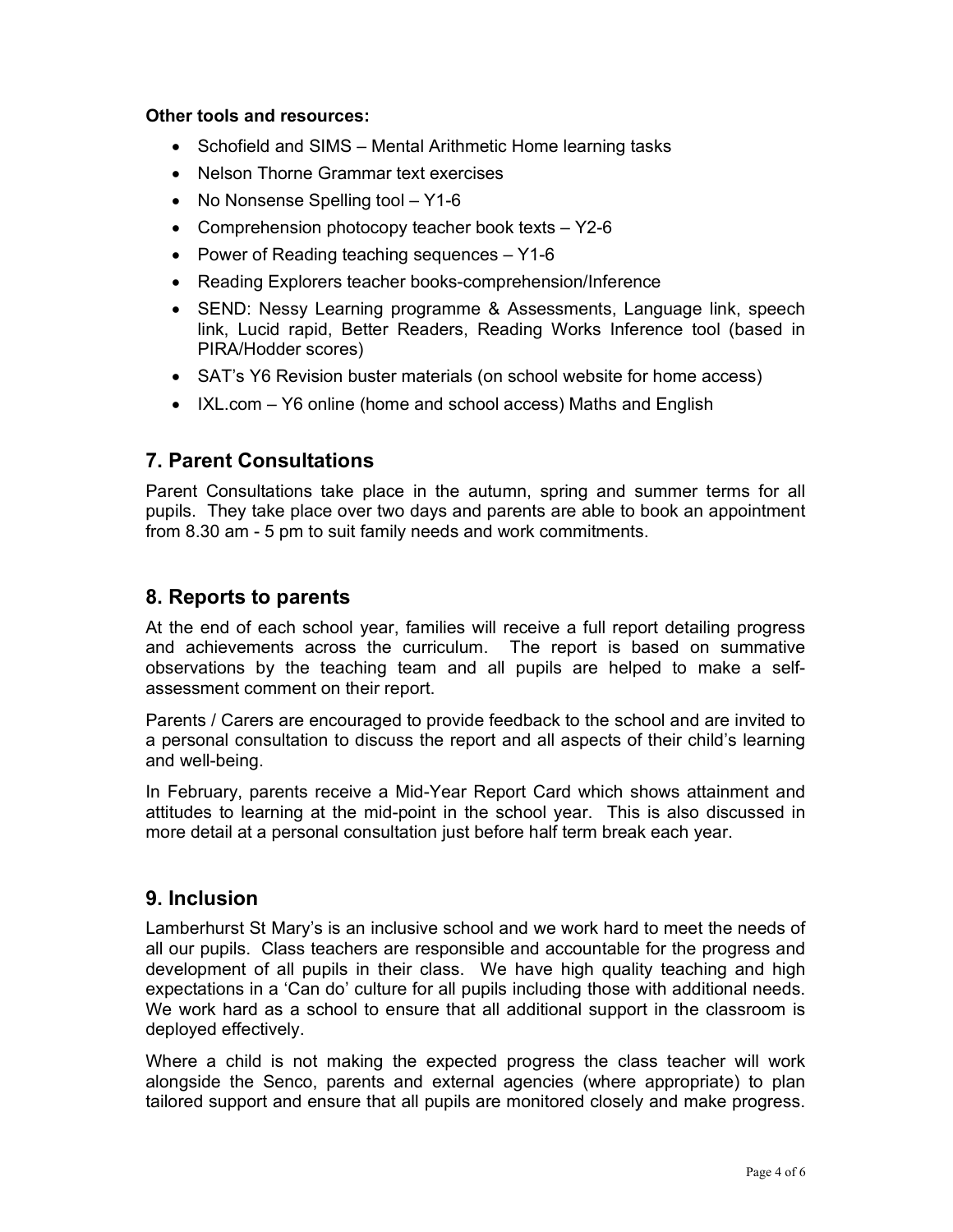We use Individual Learning plans, where appropriate, which are reviewed with the pupil and parents termly. Our Senco, Mrs Carla Belling, is available to provide advice to staff and families. We also maintain a list of 'Nurture' pupils who we monitor closely following any issues or concerns alerted by staff or parents. We do not label any child by so called 'ability'. All children are encouraged to achieve their best and become confident individuals living fulfilling lives.

Our school has a very strong 'Can do', 'Growth Mindset' philosophy.

Please see our SEND Policy for more information about SEND provision.

## 10. Feedback and Marking

Feedback of children's learning is a fundamental part of the process of Teaching and Learning in our school and is an important part of our assessment processes.

Feedback acknowledges pupil's learning, values their efforts, celebrates progress and achievement, corrects and indicates ways in which they can improve.

Feedback encourages our pupils to view their next steps as a developmental process which supports our 'Growth Mindset' – 'Can do' ethos and our values of Resilience, Aspiration and Responsibility.

## Feedback may take the following forms:

- Verbal feedback between an adult and a pupil
- Discussion between pupils (Talk Partners)
- Written comments/symbols/acknowledgement by an adult
- Written comments/symbols/acknowledgement by a fellow pupil
- Self-Assessment
- Verbal feedback does not always need/require a written record

## Principles

- Feedback is meaningful, manageable, motivating and effective.
- Written feedback does not always require in-depth comments or be universally positive: sometimes short challenging comments or verbal feedback will be more effective and the quantity of feedback should never be confused with the quality of feedback.
- There is no 'one size fits all' approach and our Teaching Teams use their professional judgement to focus on what is best for their pupils and their class circumstances; ensuring consistent high standards rather than unvarying practice.
- Teaching Teams should focus on the most important aspect of their job teaching their pupils and not allow skewed dominance of written feedback.